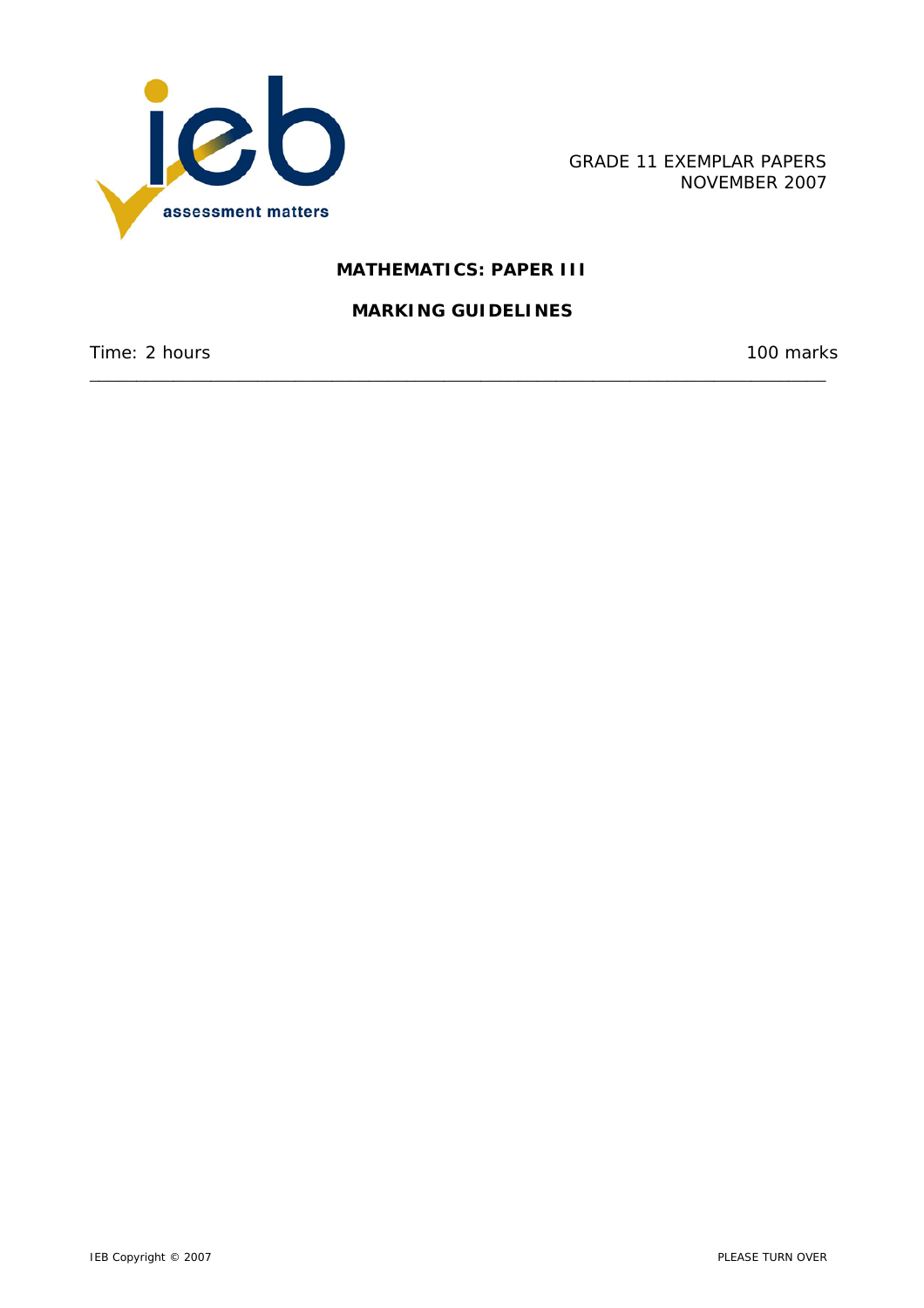A sample of 60 people is asked which of 3 sports they watch on TV. The sports are Rugby (R), Soccer (S) and Cricket (C).

The results are shown in the Venn diagram below.



A person is selected at random from the group. Giving all your answers in simplest fraction form, find the probability that a randomly selected person

| (a) | watches NONE of the sports                          | 15<br>$\overline{60}$                                 | (1) |
|-----|-----------------------------------------------------|-------------------------------------------------------|-----|
| (b) | watches soccer                                      | $\frac{23}{60}$                                       | (1) |
| (c) | watches rugby AND soccer                            | $\frac{6}{60} = \frac{1}{10}$ $\sqrt{ }$ <sup>a</sup> | (1) |
| (d) | watches cricket OR soccer                           | $\frac{37}{60}$                                       | (1) |
| (e) | does not watch cricket                              | $\frac{43}{60}$ $\checkmark$ <sup>a</sup>             | (1) |
| (f) | watches rugby but does not watch cricket            | $\frac{12}{60} = \frac{1}{5}$ $\sqrt{\sqrt{\ }}$      | (2) |
| (g) | watches neither rugby NOR cricket                   | $\frac{31}{60}$                                       | (2) |
|     | DEDUCT 1 MARK OVERALL FOR NOT SIMPLIFYING FRACTIONS |                                                       |     |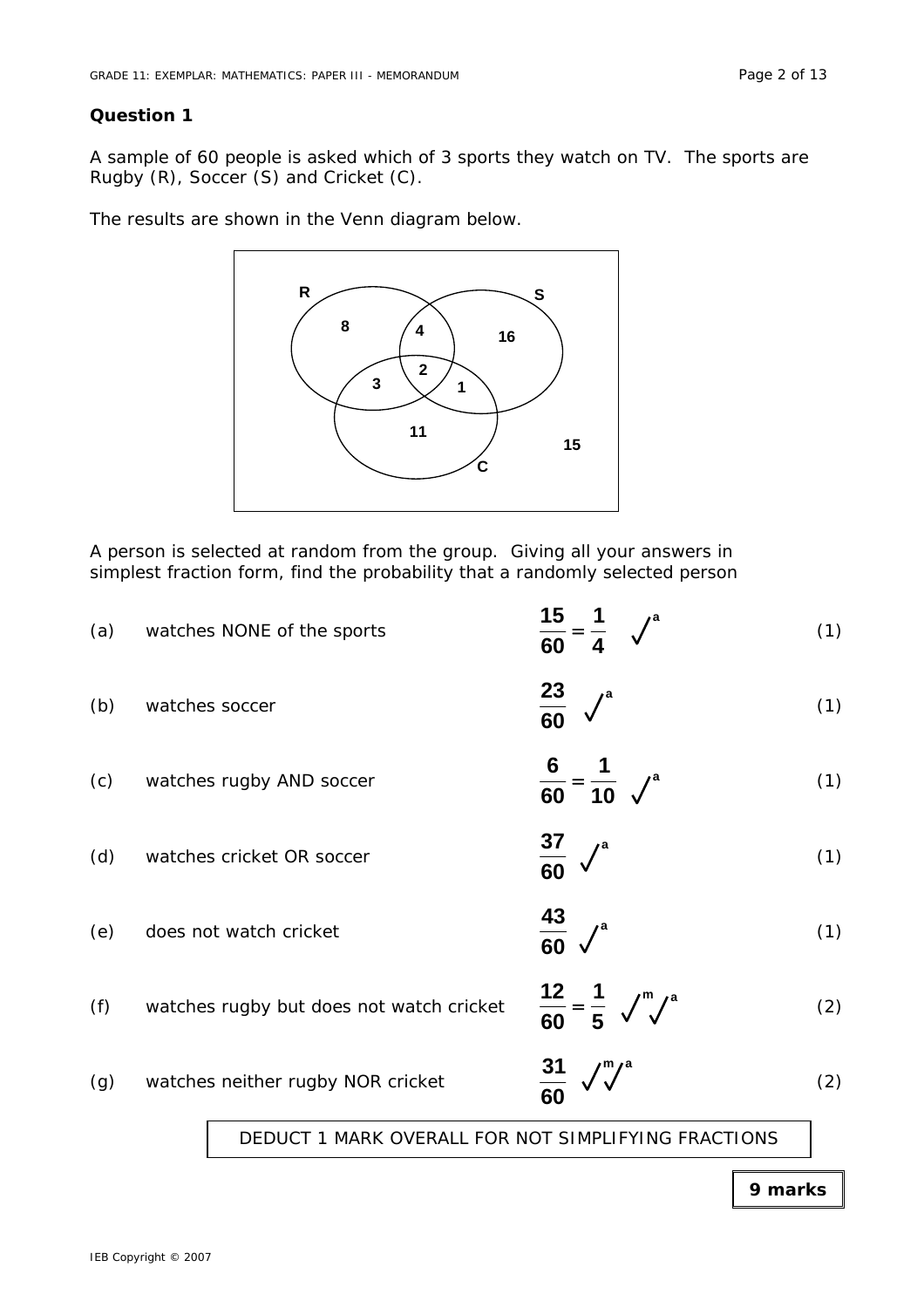**S** is the sample space of Natural numbers LESS THAN 13. One number is drawn randomly from **S.** 

**O** is the event "the number is odd". **P** is the event "the number is prime". **F** is the event "the number is a factor of 6".

Represent this information in a Venn diagram.



## **Question 3**

236 students were asked what type of cell-phone they used. The results are shown in the table.

| <b>Type of cellphone</b> | <b>Boys</b> | Girls | Total |  |
|--------------------------|-------------|-------|-------|--|
| <b>Brand A</b>           | 48          | 52    | 100   |  |
| <b>Brand B</b>           | 40          | 34    | 74    |  |
| <b>Brand C</b>           | 32          | 30    | 62    |  |
| Total                    | 120         | 116   | 236   |  |

(a) Are the events "Boy" and "Brand A cell-phone" mutually exclusive? Justify your answer. (2)

- $\int_a^a$  No "boy" AND "Brand A" = 48 (i.e. not empty)  $\int_a^a$
- (b) Prove that the events "Boy" and "Brand A cell-phone" are **dependent**. (4)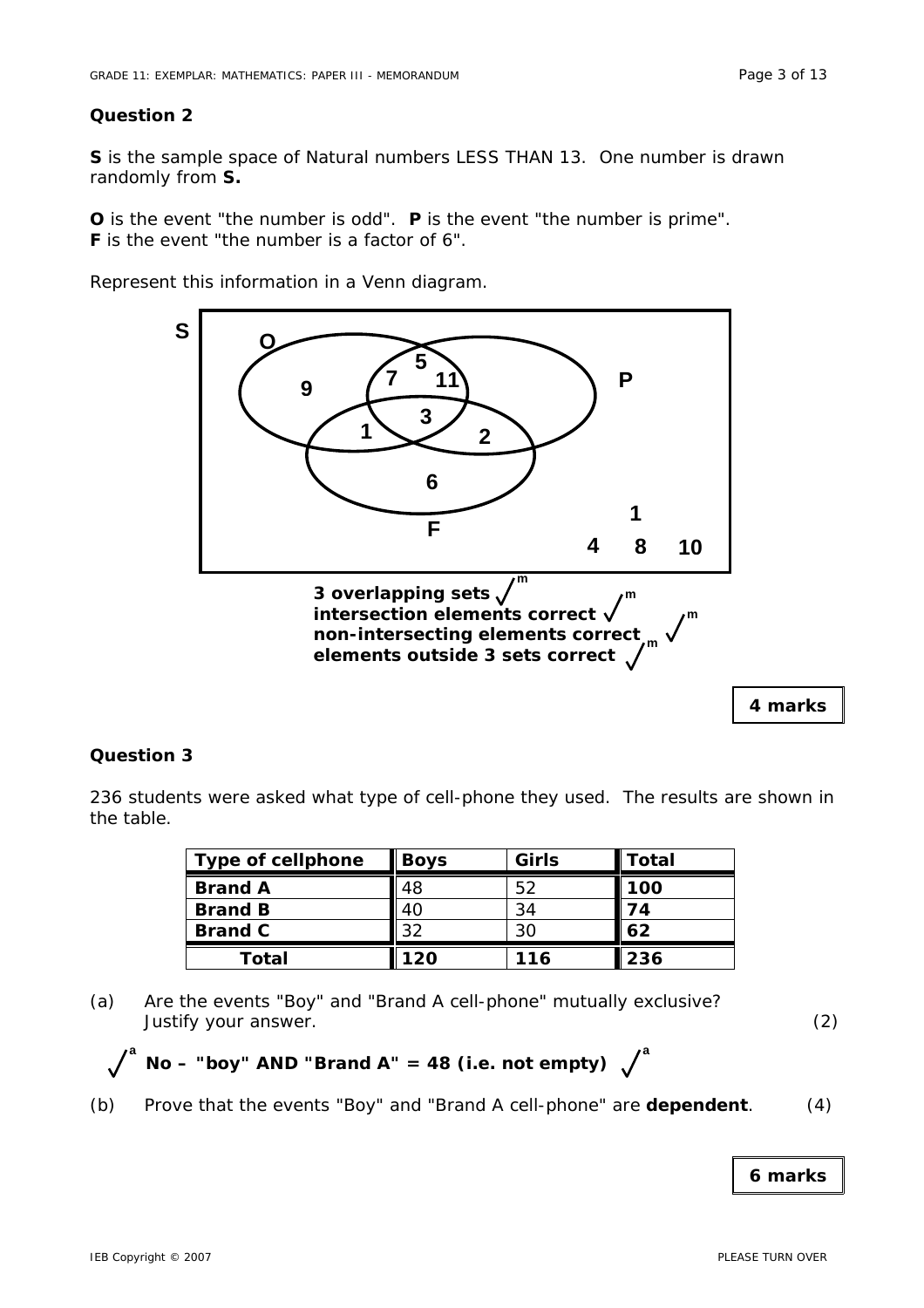A box contains 3 triangles, 2 squares and 1 hexagon.

Each of the 6 objects has an equal chance of being selected at random from the box.

An object is selected at random, **NOT REPLACED**, and then a second object is selected at random.

(a) Represent this selection process in a tree diagram, clearly indicating all probabilities in simplest fraction form. (6)



- (b) Use your probability tree (or otherwise) to calculate the probabilities of the following (in simplest fraction form):
- (1) of drawing a hexagon and then a triangle **<sup>10</sup> 1**  $\sqrt{ }$  (1) **ca m**
- (2) of drawing two identical shapes  $\frac{1}{5} + \frac{1}{15} = \frac{1}{15}$ **4 15 1 5 1**  $+\frac{1}{12} = \frac{1}{12} \sqrt{2}$  (2) **ca**

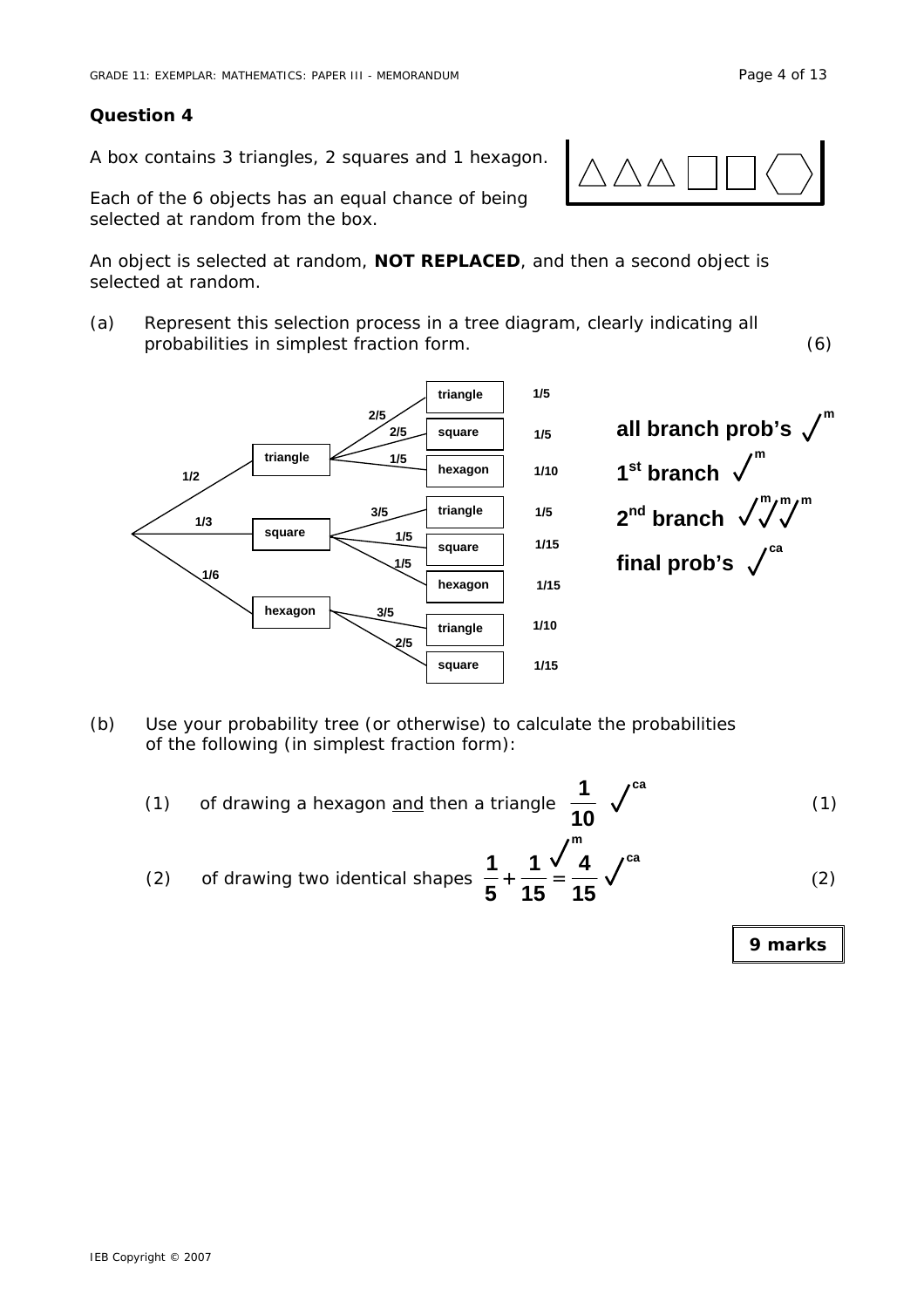State whether the following statements are true (T) or false (F):

- (a) If the mean is greater than the median, the data tend to be positively skewed  $\begin{bmatrix} 1 & 0 \\ 0 & 1 \end{bmatrix}$  (1)
- (b) The median is NOT influenced by outliers.  $\begin{pmatrix} 1 & 1 \\ 1 & 1 \end{pmatrix}$  (1)
- (c) The 50<sup>th</sup> percentile is also called the mean.  $\begin{bmatrix} \mathsf{F} \mathsf{V} \end{bmatrix}$  (1)
- (d) If the data are negatively skewed, most of the data lie to the left of the median.  $(1)$



**4 marks** 

## **Question 6**



The box-whiskers diagrams of two sets of data – A and B – are shown above.

The extreme values of Set A are 14 and 2, and in B 16 and 2. They both have the same lower quartile.

- (a) Which data set is the most symmetrical?
- (b) Which data set has the larger interquartile range?

**m m** 

- (c) Is data set B skewed left  $(L)$  or right  $(R)?$
- (d) Which data set has the larger standard deviation? Explain your answer.  $\begin{bmatrix} A & A \end{bmatrix}$  (1)

**the IQR of set A is larger hence, the sd is larger**

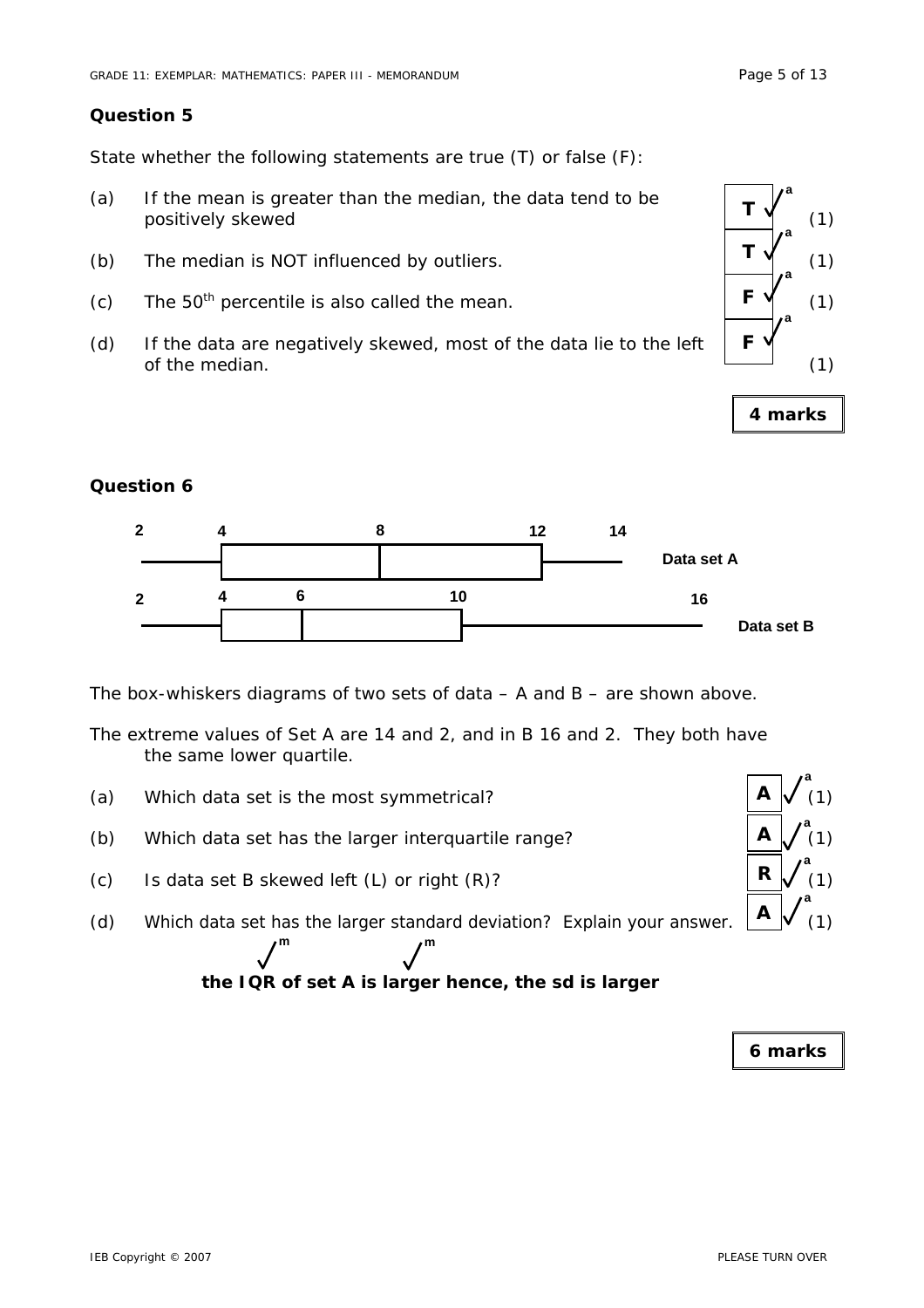

Match each of the values a, b and c with one of the following measures of central tendency

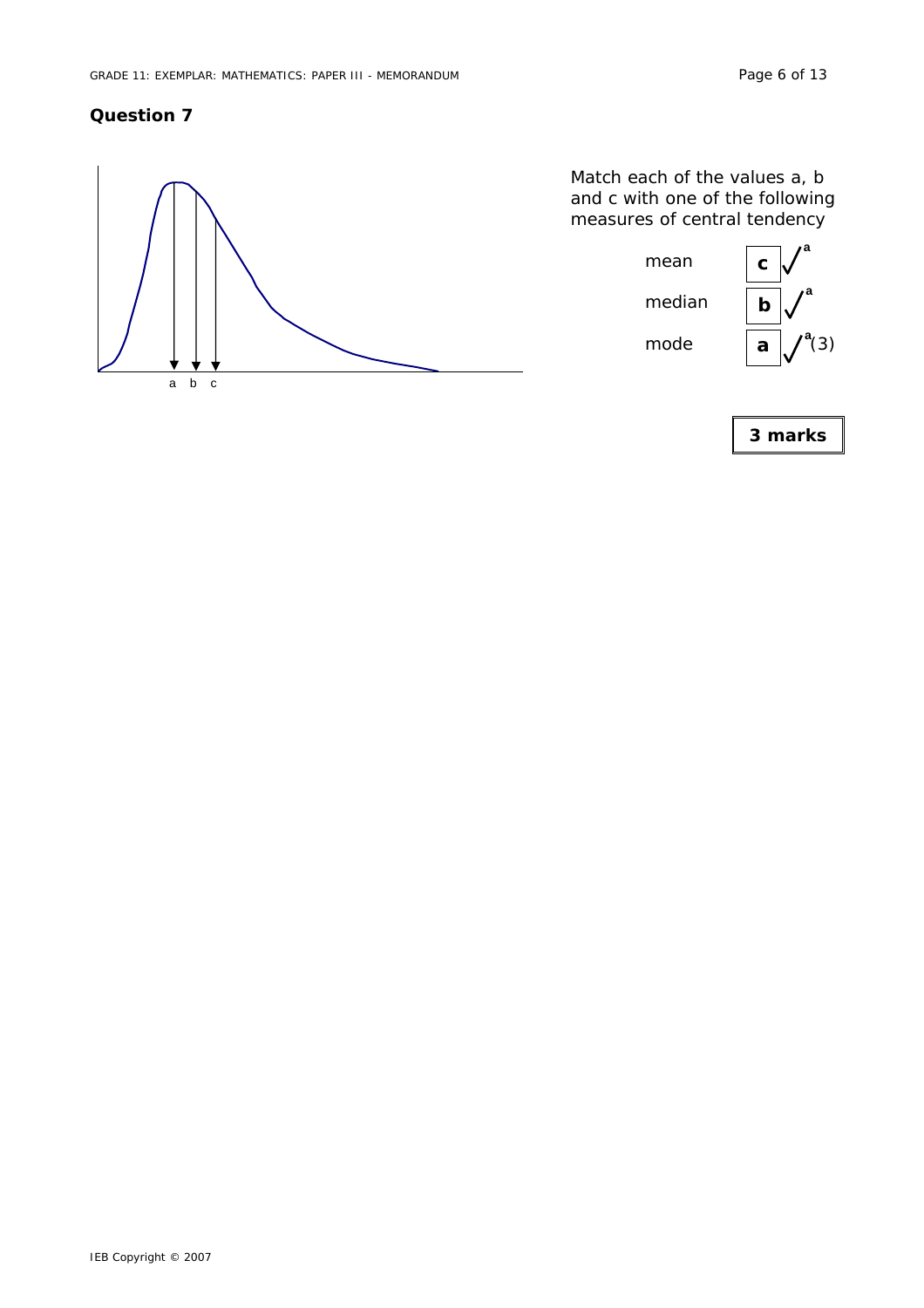# **Total monthly salaries paid by 3 companies**



The **total** amount of money that 3 companies pay each month to their employees is shown in the bar chart.

(a) Is the information in the diagram sufficient to indicate which company tends to pay its employees more? Justify your answer. (2)



(b) Alpha Company has 10 employees, Beta Company has 40 employees and Delta company has 15 employees. At which company is the average monthly salary the highest? (2)

> **Some form of calculation and the decide C best m** and the set of  $\ell^a$



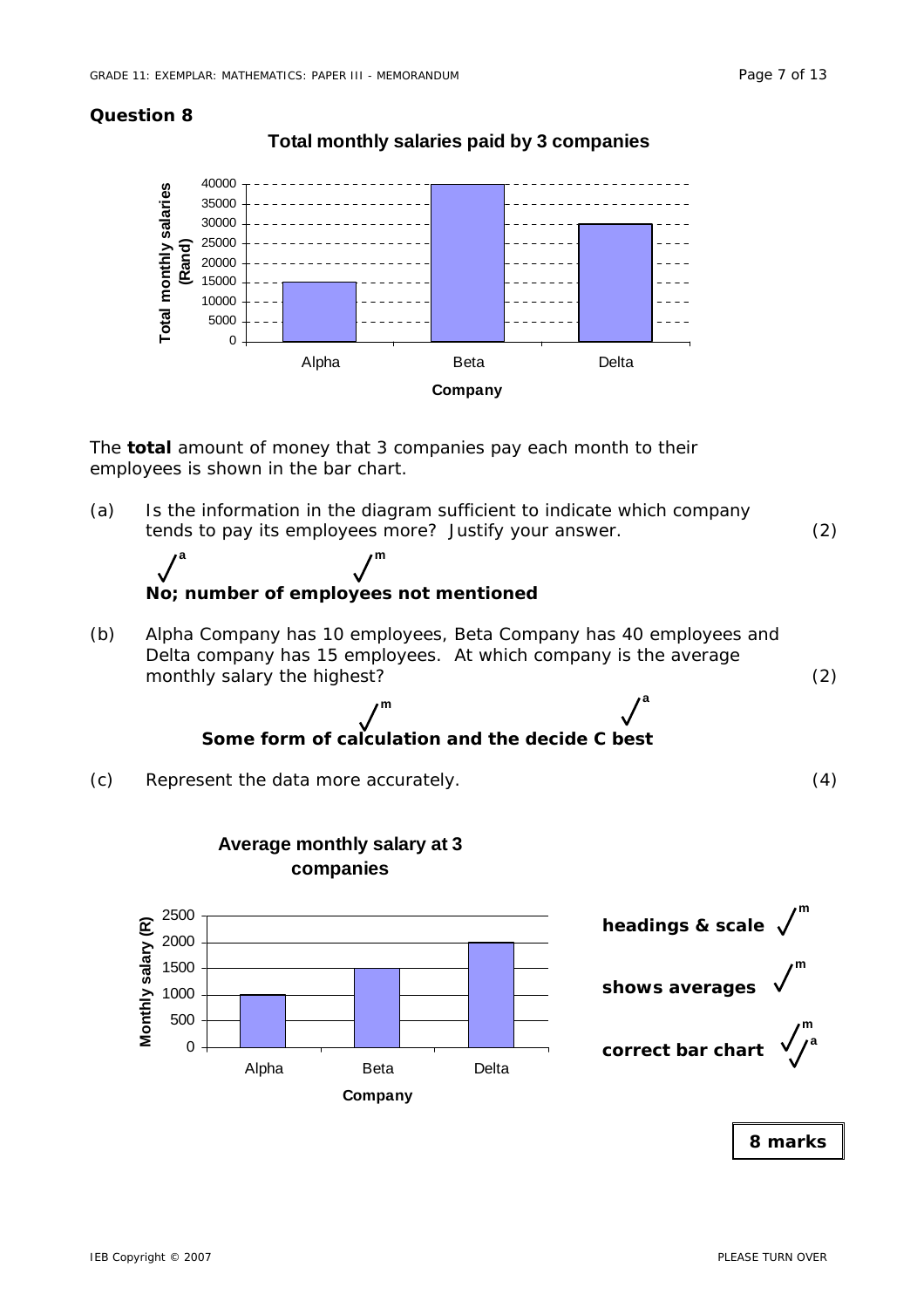(a) Two rectangles are shown. Explain whether the rectangles are similar OR not, giving a reason for your answer.



(b) "Two right-angled triangles both have a hypotenuse 10 cm long, thus they are similar." Is this statement True? Give a reason for your answer. (2)





(c)  $A_{\lambda}$  In the diagram, which is not drawn to scale, is it possible for BE to be parallel to CD? Explain your answer. (3)

> **For BE to be parallel to CD, require k**  $\frac{1}{2}$  **hence need 5x = 3x + 3 ie x =**  $\frac{3}{2}$ **3 m ca**

> > **a**

(d) Find the value of y. [Hint: write down, without reason, 2 similar triangles.] (3)



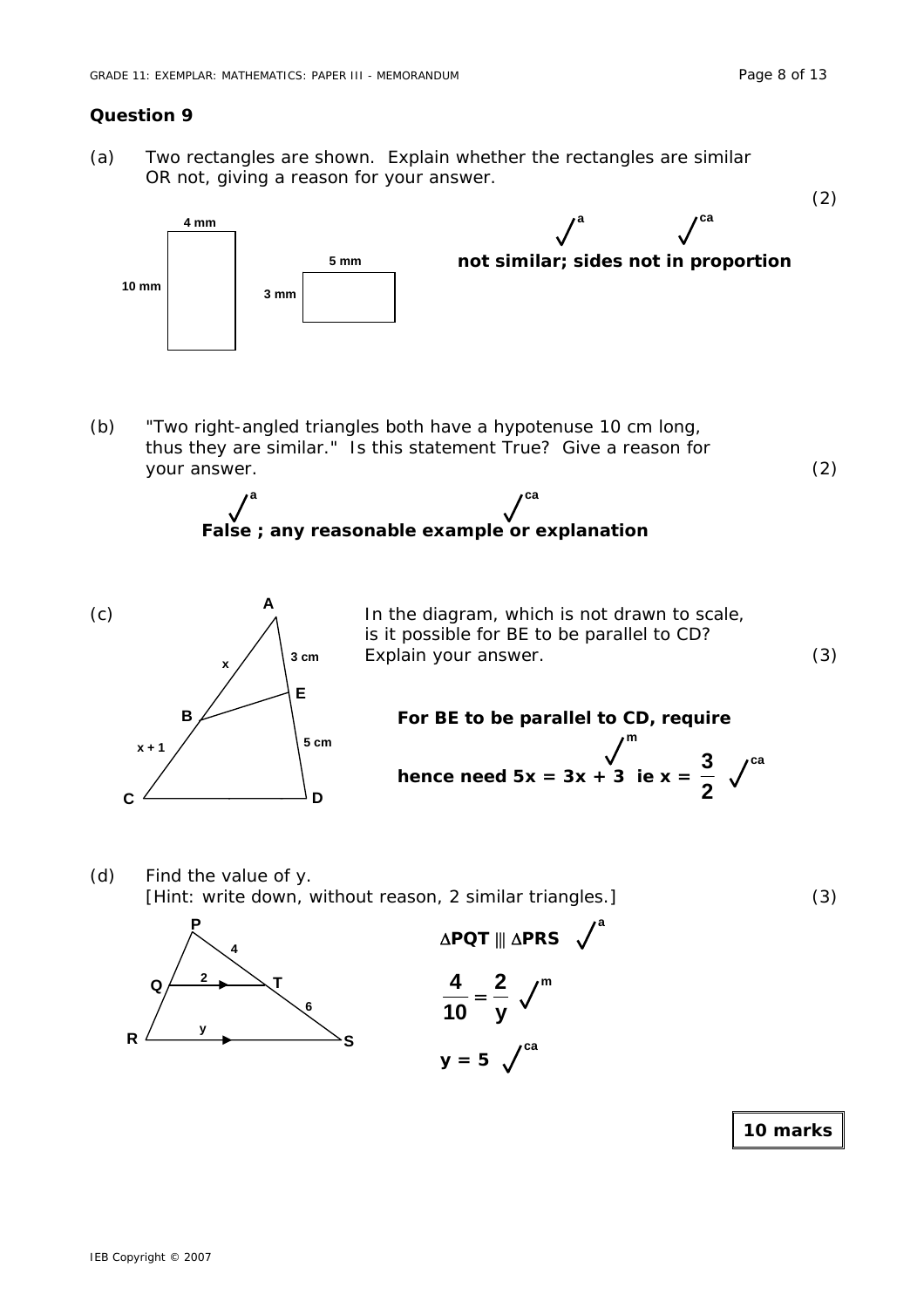

In the figure, RV | STU and QW | RT.

PV = 16 mm and UV = 8 mm. 
$$
\hat{U} = 90^{\circ}
$$

(a) Write down the value of the following, **without reasons**

(1) 
$$
\frac{PW}{WT}
$$
 = 2 or  $\frac{2}{1}$   $\checkmark$  (1)

$$
(2) \quad \frac{RV}{SU} \qquad = \frac{2}{3} \qquad \sqrt{\phantom{a}}^{a} \tag{1}
$$

$$
(3) \quad \frac{\text{PR}}{\text{RS}} \qquad = \frac{2}{1} \qquad \sqrt{\phantom{0}}^a \tag{1}
$$

$$
(4) \quad \frac{PQ}{QS} \qquad = \frac{4}{5} \sqrt{a} \tag{2}
$$

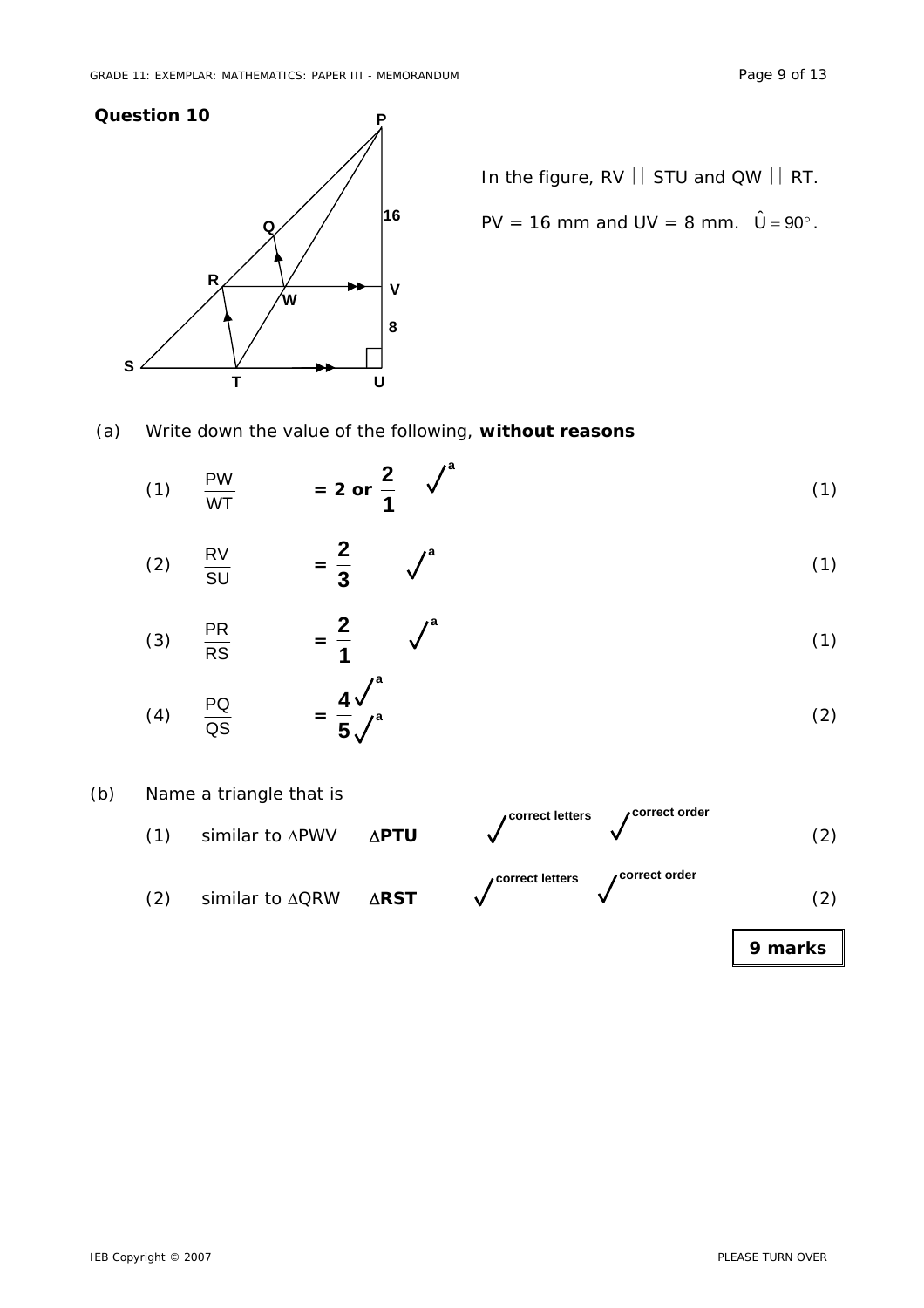IEB Copyright © 2007

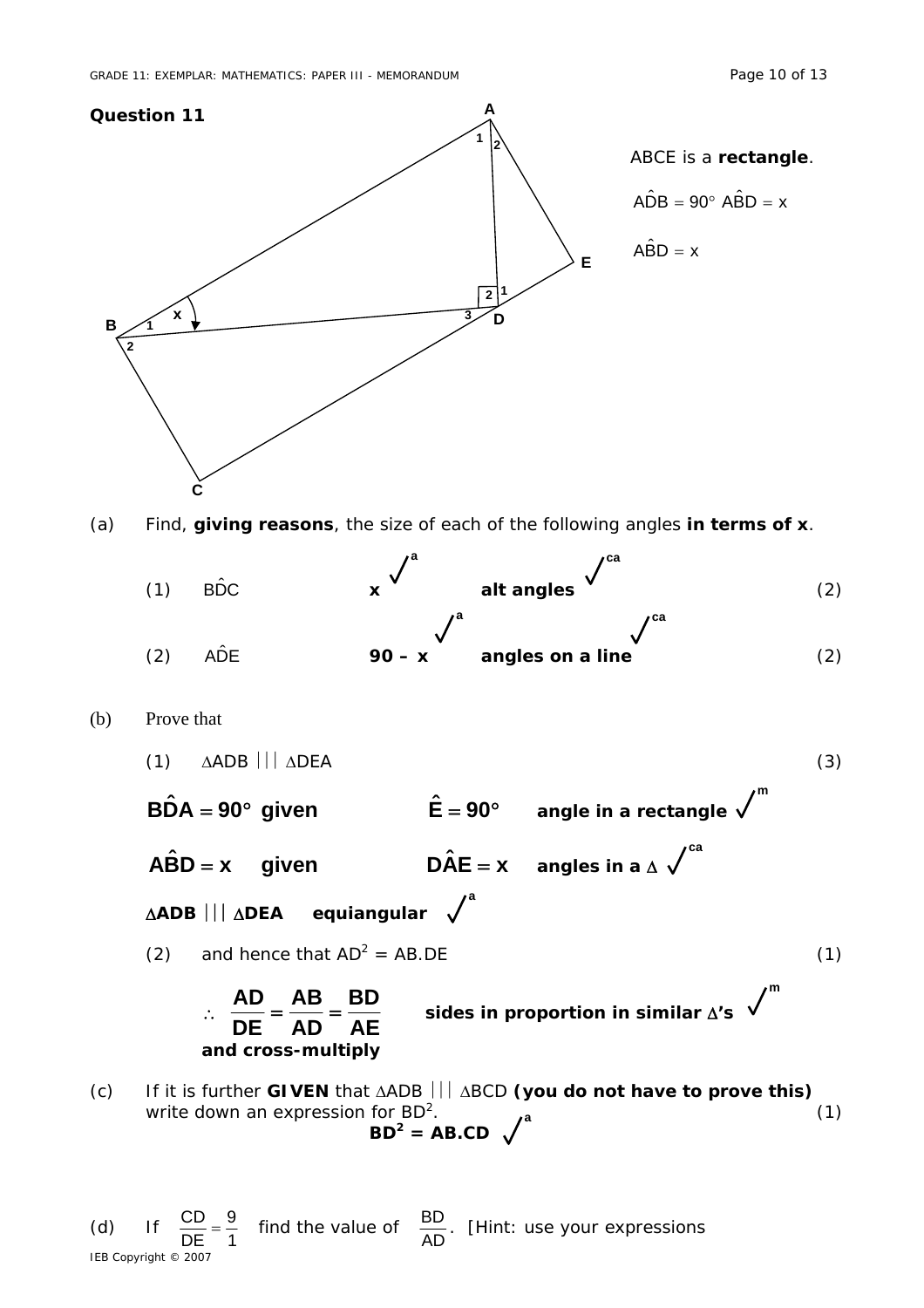



(a) Prove that 
$$
\frac{CD}{CE} = \frac{CF}{CB}
$$

**in right-angled**  $\triangle ABC$  $AC^2$  **= CD.BC in right-angled** Δ**ACE AC2 = CF.CE** ∴ CD.BC = CF.CE  $\Rightarrow \frac{1}{CE} = \frac{1}{BC}$ **CF CE**  $\frac{CD}{CD} = \frac{CF}{DC}$   $\sqrt{ca}$ **m** a  $m$  a

(5)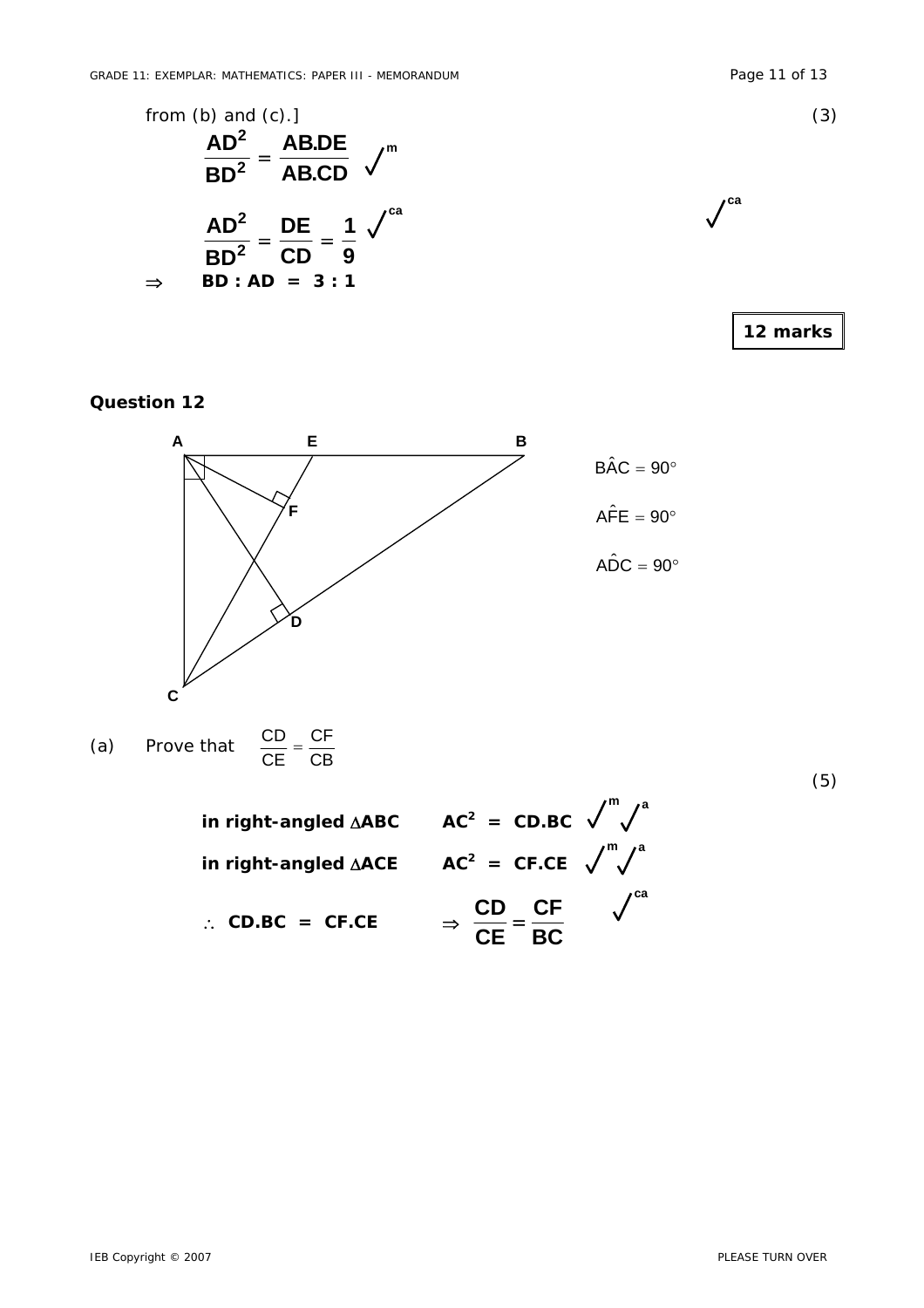(b) If  $CF = 8$  cm,  $CE = 10$  cm and  $CD = 4$  cm, find the length of

(1) DB  
\n
$$
\frac{CD}{CE} = \frac{CF}{BC} \qquad \therefore \qquad \frac{4}{10} = \frac{8}{BC} \qquad \therefore BC = 20 \text{ cm}^{\frac{3}{2}}
$$
\n
$$
DB = BC - CD = 20 - 4 = 16 \text{ cm}^{\frac{3}{2}}
$$
\n(3)

(2) AB (to 1 decimal place)  
\nfrom (a) AC<sup>2</sup> = CD.BCAC<sup>2</sup> = (4)(20) = 80 : AC = 
$$
\sqrt{80}
$$
  
\nUsing Pythagoras in  $\triangle ABC$ , AB =  $\sqrt{20^2 - \sqrt{80}^2}$  = 17,89 cm  
\n $\sqrt{11$  marks

# **Question 13**

The nets of 2 fair dice are shown below.